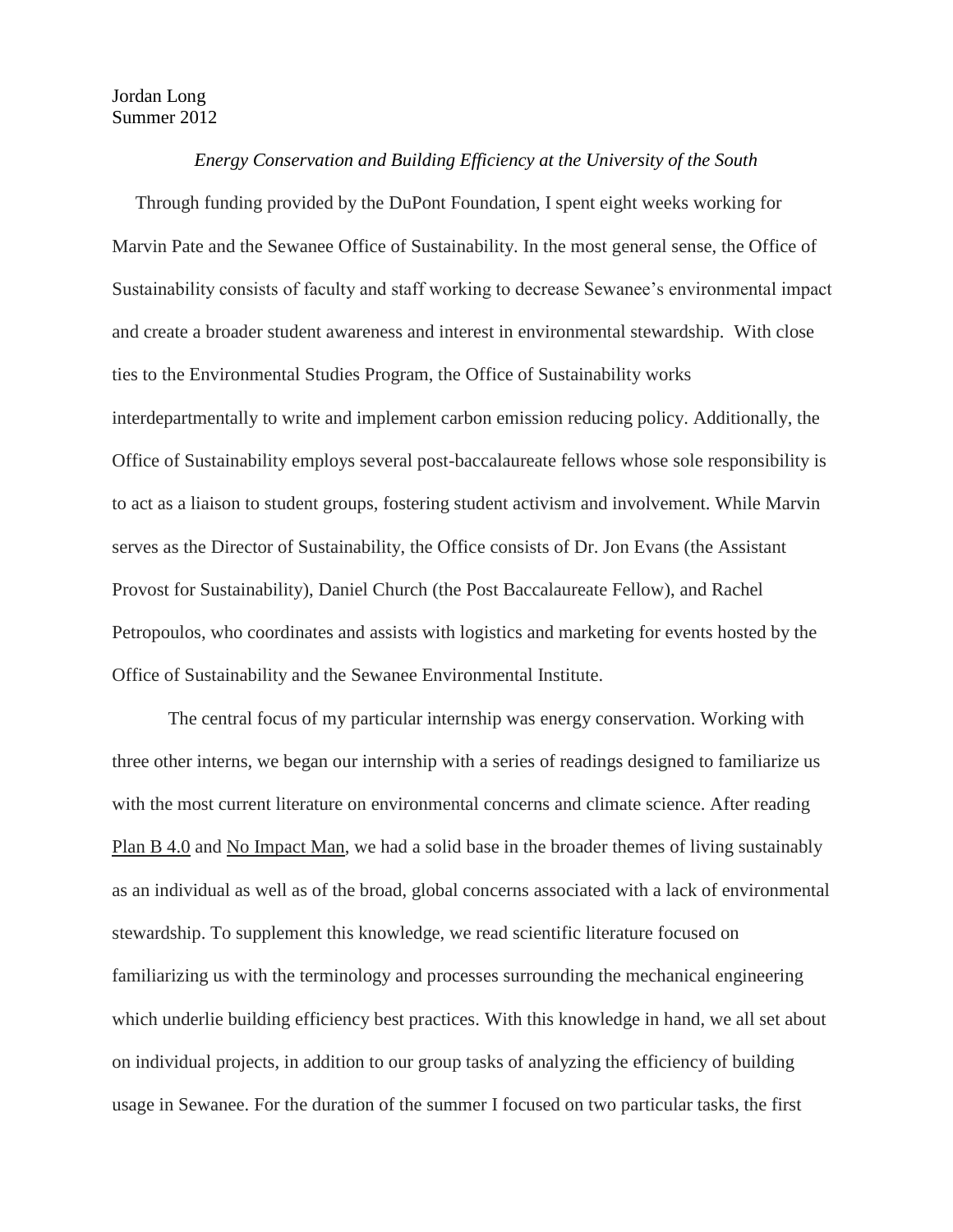monitoring and trouble shooting the implementation of the newly-passed HVAC policy, and the second being the writing of various chapters of the Sustainability Master Plan. Additionally, I spent much time working on programming for freshman orientation that would familiarize them with the various organizations encompassed by the Office of Sustainability as well as to inform them of ways to use energy efficiently in their dorms.

The first task, the implementation of the new HVAC policy, was an incredible lesson in navigating the politics of change of any sort, particularly in an academic environment. The new HVAC policy requires buildings to have air conditioning set no lower than 76 degrees in the summer months, a temperature recommended and used by various leading environmental institutions including AASHE. Though the policy was passed in April 2012, implementation began with the internship, with interns working with physical plant services to develop a schedule for buildings to be moved to the higher temperature. Given the unusual heat of this summer, we experienced many different levels of complaints from various faculty members. When a complaint came in, it was my job to investigate the validity of the complaint and to adjust the temperature accordingly if needed. I used HOBO data loggers to gauge the temperature in the space in question, monitoring the room for a day or two and then reading the logger and creating a graphical representation of the data to be used to explain either why or why not the request for a lower temperature was granted or denied. Additionally, if the logger did in fact read a high temperature than that recorded by the thermostat in the room, adjustments were made, as were adjustments for improper airflow, a problem, which often appears to be an issue of actual temperature. Along these same lines, I also worked with Residential Life on scheduling summer conferences. After looking at the conference schedule, I noticed some severe discrepancies with several dorms being used for sporadic periods of time and disproportional number of students to size. To prevent this from happening in future years, I create a spreadsheet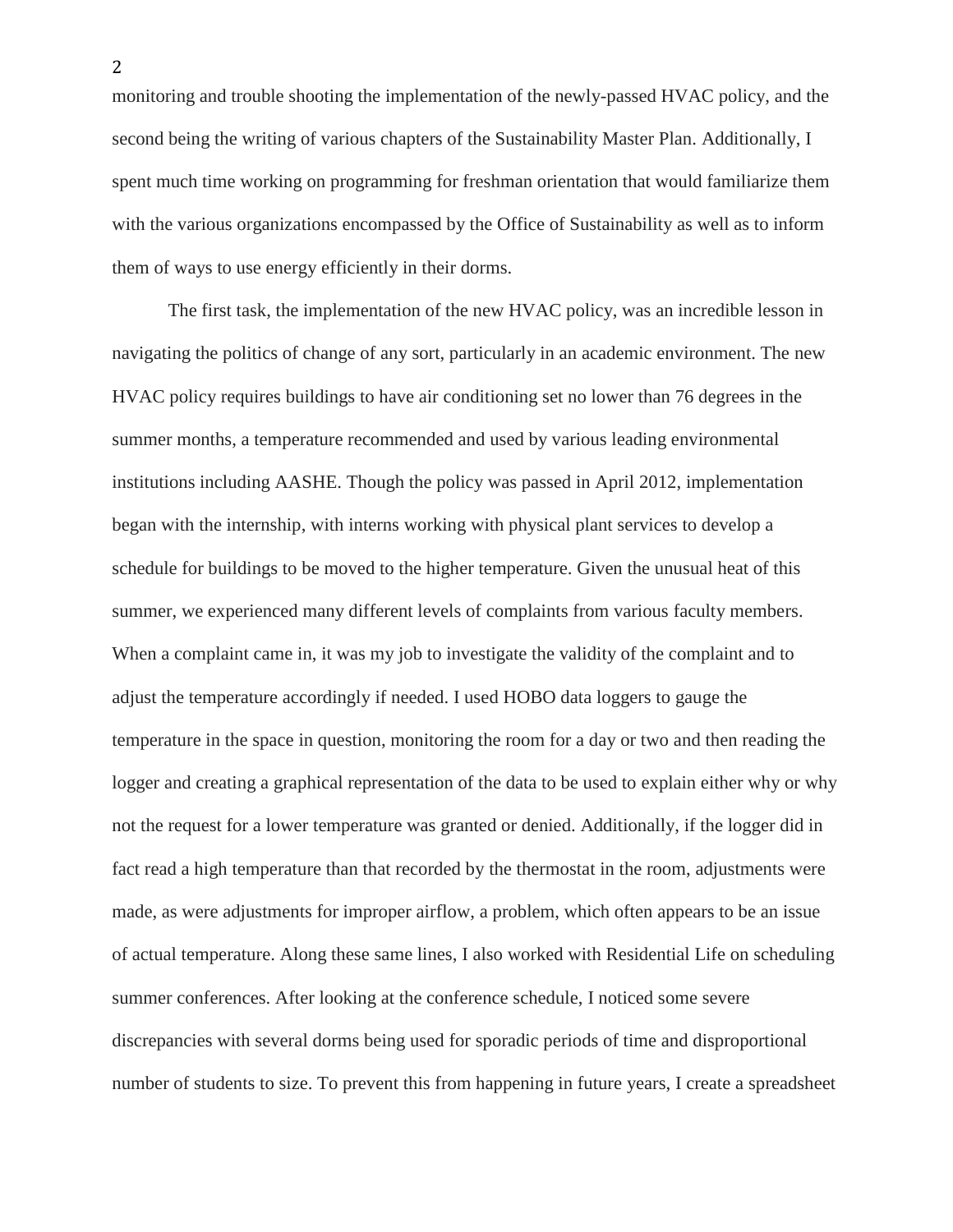showed the number of occupants in any given dorm on any given day of the summer highlighting inefficiencies, additionally, I overlaid this graph with a graph of energy usage during unoccupied times further demonstrating places where efficiency could be gained.

My second task of the internship program was my most independent task and that involved researching and writing chapters of the sustainability master plan. The first chapter I endeavored to write was a chapter on purchasing policies for electronics. Using EPEAT standards as my baseline I went through various pieces of technology used by most universities and compiled information about which were the most up to EPEAT standards, and which were within out budget. I created a draft of a plan, which would require that all new electronics purchased by the university would meet or exceed EPEAT gold standards and would also phase out current technology that does not meet the standards. This policy will be reviewed by Dr. Jon Evans, presented to the executive staff as well as to the Sustainability Steering Committee, and will hopefully be passed for implementation in the coming year. Additionally, I began work on the chapter of the sustainability master plan relating to finances, a particular interest of mine. This largely involved research into various revolving funds, and endowment management plans, one of which centered on the idea of directing energy-related savings into a micro loan program for community members.

The highlight of this internship was working with other students and learning the ins and outs of the mechanics behind building efficiency and sustainability. Seeing one's work culminate into actual, measurable savings is a rewarding experience, particularly when those savings will be extended for years to come. As a perfectionist and a bit of a workaholic, I did not relish the flexibility of the internship, as while accountability and independence must be developed, in an atmosphere where collaboration is necessary it is best that all individuals be held accountable in a concrete manner, something this internship did not necessarily provide. Though, even this had